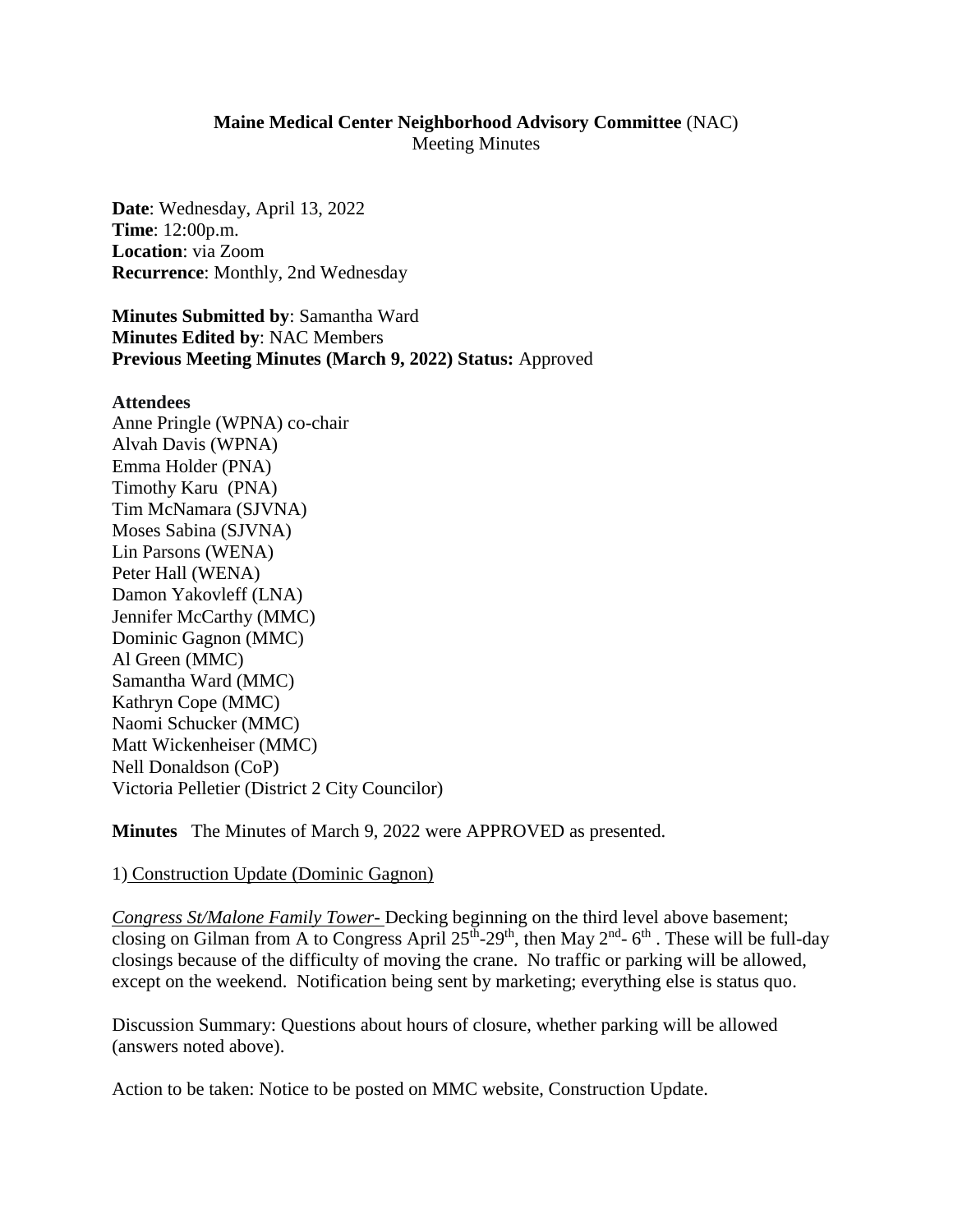# 2) MaineHealth Wellness Initiatives

Discussion Summary: Jennifer provided an update on location of Food Pantry. Cost is extremely high; working on trying to shave some away costs, might not be the best location for the Community Resource Officer.. ADA compliance issues as well. Designers issuing revised plan so costing can be estimated. Tim raised concern about the history of the project. Further discussion to follow offline.

Naomi Schucker shared slides on: food insecurity screening, goals of the project, partnerships with Good Shepherd, research into hospital-based food pantry development, and Food as Medicine pilot. The Pantry will be open first to MMC clients, referrals form other healthcare providers, and staff, later expanded to the community

A question was raised about how many people are expected: Naomi & team haven't yet honed in on a certain number, but Norway & Stephens serve 30 households per week, but Portland is a much bigger community. Timeline depends on construction. Hours will depend on current need.

A question was raised about whether the bathrooms would be open to the general public or jus food pantry customers and staff. Issue will be discussed

Action to be taken: Tim, Anne, Nell, Dominic/Walter, and Jennifer to take conversation offline re: project history.

Any links FMI: Naomi's slides to be shared. Submit any questions to Naomi: Naomi.Schucker@mainehealth.org

## 3) Update: Recuperative Care Center

Discussion summary: Kathryn Cope provided an update on the recuperative care center. Greater Portland Health will be running the center, MaineHealth is doing the construction. The Center will be for patients discharged from MMC, but without appropriate home healthcare/unstable household situation. To answer some key questions: patients cannot go in and out of the Center, except for accompanied appointments; visitors will be very limited; parking is for employees; overflow parking in the garage, with a shuttle if necessary; 24/7 staff on site and there is a safety plan. Tentative opening: Late July/Early August

Action to be taken: Submit any questions to Kathryn Cope: kathryn.cope@mainehealth.org

## 4) Update: Mural

Discussion summary: Tim provided an update on the Greyhound Mural. Great conceptual ideas; exploring cost and feasibility; exploring potential for a temporary installation or a projection; do not want to undertake a complicated and time-consuming process.